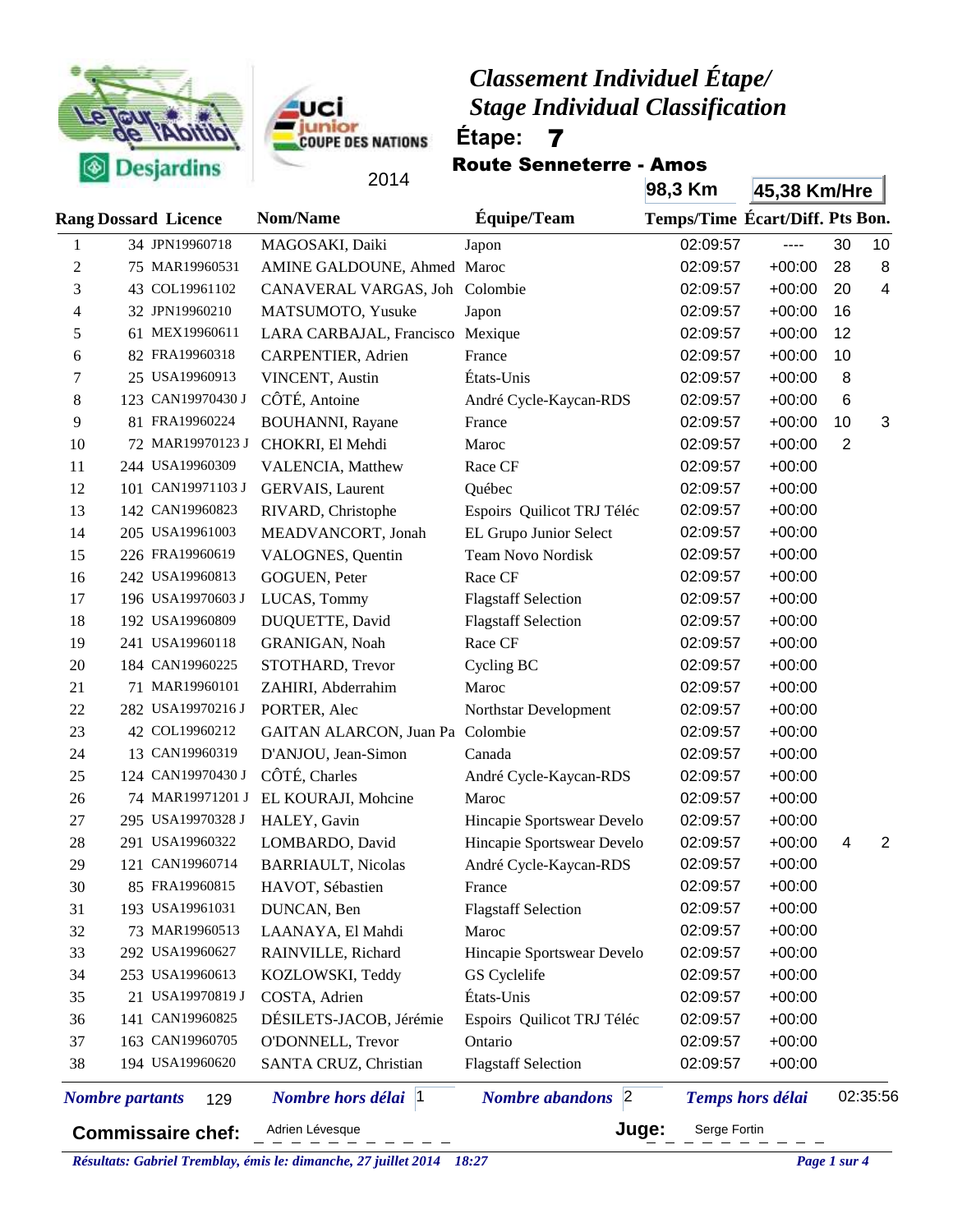



Route Senneterre - Amos

|    | $\sim$                      |                          | 2014                                |                                 | 98,3 Km                         | 45,38 Km/Hre            |          |                |
|----|-----------------------------|--------------------------|-------------------------------------|---------------------------------|---------------------------------|-------------------------|----------|----------------|
|    | <b>Rang Dossard Licence</b> |                          | <b>Nom/Name</b>                     | Équipe/Team                     | Temps/Time Écart/Diff. Pts Bon. |                         |          |                |
| 39 |                             | 285 USA19960318          | GAINES, Michael                     | Northstar Development           | 02:09:57                        | $+00:00$                |          |                |
| 40 |                             | 51 GUA19960710           | SERECH CHAN, Oscar Emilio Guatemala |                                 | 02:09:57                        | $+00:00$                |          |                |
| 41 |                             | 272 USA19961113          | LYDICK, Fletcher                    | Southeasten Regional            | 02:09:57                        | $+00:00$                |          |                |
| 42 |                             | 83 FRA19960903           | MAITRE, Florian                     | France                          | 02:09:57                        | $+00:00$                |          |                |
| 43 |                             | 76 MAR19960411           | RABIHI, Ilyass                      | Maroc                           | 02:09:57                        | $+00:00$                |          |                |
| 44 |                             | 281 USA19970617 J        | MCSHANE, Ian                        | Northstar Development           | 02:09:57                        | $+00:00$                |          |                |
| 45 |                             | 266 USA19960517          | COTE, Derek                         | <b>MID-Atlantic Development</b> | 02:09:57                        | $+00:00$                |          |                |
| 46 |                             | 92 DEN19970505 J         | NORSGAARD JORGENSEN,                | Danemark                        | 02:09:57                        | $+00:00$                |          |                |
| 47 |                             | 212 USA19961009          | BOYDSTUN, Bryan                     | Arizona Select                  | 02:09:57                        | $+00:00$                |          |                |
| 48 |                             | 191 USA19970806 J        | STONE, Clayton                      | <b>Flagstaff Selection</b>      | 02:09:57                        | $+00:00$                |          |                |
| 49 |                             | 264 USA19970106 J        | LYONS, Zach                         | <b>MID-Atlantic Development</b> | 02:09:57                        | $+00:00$                |          |                |
| 50 |                             | 245 USA19960718          | <b>OWENS</b> , Matthew              | Race CF                         | 02:09:57                        | $+00:00$                |          |                |
| 51 |                             | 14 CAN19970112 J         | BOERSMA, Willem                     | Canada                          | 02:09:57                        | $+00:00$                |          |                |
| 52 |                             | 41 COL19970915 J         | CARDONA HURTADO, Davi Colombie      |                                 | 02:09:57                        | $+00:00$                |          |                |
| 53 |                             | 93 DEN19970322 J         | LARSEN, Niklas                      | Danemark                        | 02:09:57                        | $+00:00$                | 6        | 3              |
| 54 |                             | 202 USA19961031          | DUNCAN, Keenan                      | EL Grupo Junior Select          | 02:09:57                        | $+00:00$                |          |                |
| 55 |                             | 36 JPN19970202 J         | MIZUTANI, Kakeru                    | Japon                           | 02:09:57                        | $+00:00$                |          |                |
| 56 |                             | 65 MEX19960509           | CUERVO MONTEMAYOR,                  | Mexique                         | 02:09:57                        | $+00:00$                |          |                |
| 57 |                             | 23 USA19960730           | MOSTOV, Zeke                        | États-Unis                      | 02:09:57                        | $+00:00$                | 4        | $\overline{2}$ |
| 58 |                             | 102 CAN19970302 J        | AUCLAIR, Raphael                    | Québec                          | 02:09:57                        | $+00:00$                |          |                |
| 59 |                             | 161 CAN19970814 J        | MASON, Cameron                      | Ontario                         | 02:09:57                        | $+00:00$                |          |                |
| 60 |                             | 22 USA19960104           | BARTA, William                      | États-Unis                      | 02:09:57                        | $+00:00$                |          |                |
| 61 |                             | 203 USA19960115          | EDDIS-FINBOW, Lance                 | EL Grupo Junior Select          | 02:09:57                        | $+00:00$                |          |                |
| 62 |                             | 293 USA19960430          | CHANCE, Maxx                        | Hincapie Sportswear Develo      | 02:09:57                        | $+00:00$                |          |                |
| 63 |                             | 143 CAN19960529          | ROUSSEL, Guillaume                  | Espoirs Quilicot TRJ Téléc      | 02:09:57                        | $+00:00$                |          |                |
| 64 |                             | 283 USA19971020 J        | REVARD, Thomas                      | Northstar Development           | 02:09:57                        | $+00:00$                |          |                |
| 65 |                             | 86 FRA19961209           | DANES, Léo                          | France                          | 02:09:57                        | $+00:00$                |          |                |
| 66 |                             | 91 DEN19960730           | <b>GREGAARD WILSLY, Jonas</b>       | Danemark                        | 02:09:57                        | $+00:00$                |          |                |
| 67 |                             | 286 USA19960427          | FUROIS, Ethan                       | Northstar Development           | 02:09:57                        | $+00:00$                |          |                |
| 68 |                             | 252 USA19970826 J        | <b>BROWNE</b> , Tanner              | GS Cyclelife                    | 02:09:57                        | $+00:00$                |          |                |
| 69 |                             | 11 CAN19961122           | WALSH, Edward                       | Canada                          | 02:09:57                        | $+00:00$                |          |                |
| 70 |                             | 16 CAN19970803 J         | GEE, Derek                          | Canada                          | 02:09:57                        | $+00:00$                |          |                |
| 71 |                             | 275 USA19970720 J        | HANKES, Riley                       | Southeasten Regional            | 02:09:57                        | $+00:00$                |          |                |
| 72 |                             | 45 COL19970427 J         | TEJADA CANACUE, Harold              | Colombie                        | 02:09:57                        | $+00:00$                |          |                |
| 73 |                             | 144 CAN19960821          | LESSARD, Alex                       | Espoirs Quilicot TRJ Téléc      | 02:09:57                        | $+00:00$                |          |                |
| 74 |                             | 246 USA19970418 J        | WILLSEY, Cooper                     | Race CF                         | 02:09:57                        | $+00:00$                |          |                |
| 75 |                             | 95 DEN19960227           | SCHULTZ, Jesper                     | Danemark                        | 02:09:57                        | $+00:00$                |          |                |
| 76 |                             | 26 USA19970712 J         | HOOVER, Gavin                       | États-Unis                      | 02:09:57                        | $+00:00$                |          |                |
|    | <b>Nombre</b> partants      | 129                      | Nombre hors délai<br> 1             | 2 <br><b>Nombre</b> abandons    |                                 | <b>Temps hors délai</b> | 02:35:56 |                |
|    |                             | <b>Commissaire chef:</b> | Adrien Lévesque                     | Juge:                           | Serge Fortin                    |                         |          |                |

*Résultats: Gabriel Tremblay, émis le: dimanche, 27 juillet 2014 18:27 Page 2 sur 4*

á,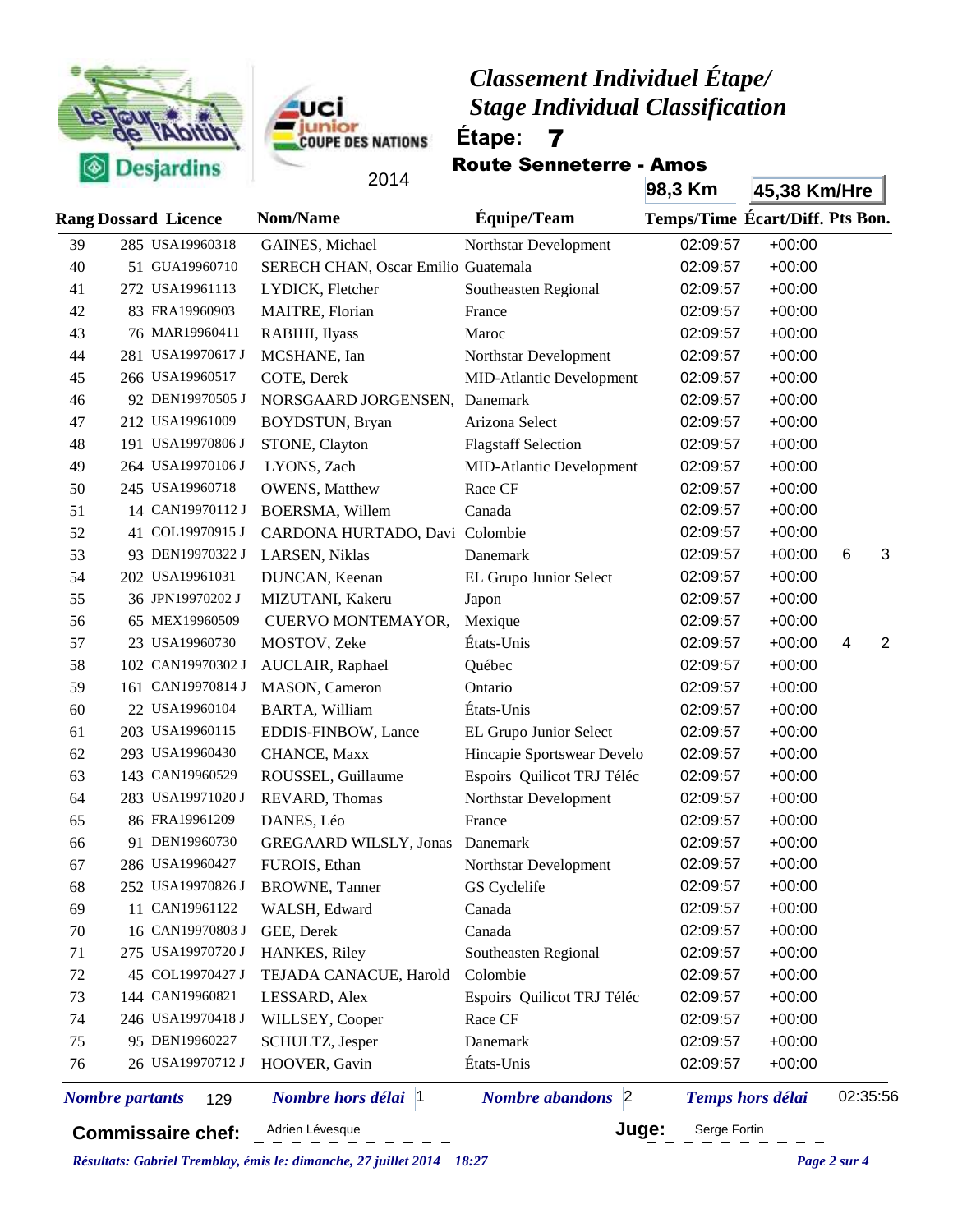



Route Senneterre - Amos

|     | $\sim$                        | 2014                                      |                                                | 98,3 Km      | 45,38 Km/Hre                        |
|-----|-------------------------------|-------------------------------------------|------------------------------------------------|--------------|-------------------------------------|
|     | <b>Rang Dossard Licence</b>   | Nom/Name                                  | Équipe/Team                                    |              | Temps/Time Écart/Diff. Pts Bon.     |
| 77  | 126 CAN19960212               | DUBUC, Etienne                            | André Cycle-Kaycan-RDS                         | 02:09:57     | $+00:00$                            |
| 78  | 134 CAN19971011 J             | DAVIDSON, Stephan                         | Vélo Mauricie                                  | 02:09:57     | $+00:00$                            |
| 79  | 54 GUA19960331                | CARRANZA URIZAR, Angel                    | Guatemala                                      | 02:09:57     | $+00:00$                            |
| 80  | 214 USA19961125               | YAKUSHEVICH, Daniel                       | Arizona Select                                 | 02:09:57     | $+00:00$                            |
| 81  | 236 USA19960709               | ROTH, Garrett                             | <b>ISCorp Cycling Team</b>                     | 02:09:57     | $+00:00$                            |
| 82  | 185 CAN19970101 J             | DUSO, Max                                 | Cycling BC                                     | 02:09:57     | $+00:00$                            |
| 83  | 136 CAN19960909               | SIMARD, Alexandre                         | Vélo Mauricie                                  | 02:09:57     | $+00:00$                            |
| 84  | 296 USA19970205 J             | EAST, Evan                                | Hincapie Sportswear Develo                     | 02:09:57     | $+00:00$                            |
| 85  | 84 FRA19960707                | TOUZE, Damien                             | France                                         | 02:09:57     | $+00:00$                            |
| 86  | 231 USA19970307 J             | DUNN, Liam                                | <b>ISCorp Cycling Team</b>                     | 02:09:57     | $+00:00$                            |
| 87  | 125 CAN19960422               | DALLAIRE, Louis                           | André Cycle-Kaycan-RDS                         | 02:09:57     | $+00:00$                            |
| 88  | 131 CAN19971020 J             | COSSETTE, Arnaud                          | Vélo Mauricie                                  | 02:09:57     | $+00:00$                            |
| 89  | 104 CAN19970425 J             | ROY, Mathieu                              | Québec                                         | 02:09:57     | $+00:00$                            |
| 90  | 261 USA19961205               | LEHMAN, Daniel                            | <b>MID-Atlantic Development</b>                | 02:09:57     | $+00:00$                            |
| 91  | 221 ESP19970602 J             | CARRATALA JORDA, Franci Team Novo Nordisk |                                                | 02:09:57     | $+00:00$                            |
| 92  | 114 CAN19970206 J             | ROY, Charles                              | IAMGOLD-Specialized                            | 02:09:57     | $+00:00$                            |
| 93  | 103 CAN19960725               | PERIGNY, Samuel                           | Québec                                         | 02:09:57     | $+00:00$                            |
| 94  | 235 USA19960703               | NYSTROM, Anders                           | <b>ISCorp Cycling Team</b>                     | 02:09:57     | $+00:00$                            |
| 95  | 94 DEN19960721                | HYLDGAARD JEPPESEN, A Danemark            |                                                | 02:09:57     | $+00:00$                            |
| 96  | 276 USA19970727 J             | HUGHES, Will                              | Southeasten Regional                           | 02:09:57     | $+00:00$                            |
| 97  | 271 USA19960131               | SIMMONS, Connor                           | Southeasten Regional                           | 02:09:57     | $+00:00$                            |
| 98  | 165 CAN19970722 J             | <b>CORMIER, Alex</b>                      | Ontario                                        | 02:09:57     | $+00:00$                            |
| 99  | 106 CAN19960704               | <b>BOURASSA, Victor</b>                   | Québec                                         | 02:09:57     | $+00:00$                            |
| 100 | 155 CAN19960113               | DUMONT, Sébastien                         | CCB-Ultime Vélo-TREK                           | 02:09:57     | $+00:00$                            |
| 101 | 162 CAN19960611               | RICCI, Christian                          | Ontario                                        | 02:09:57     | $+00:00$                            |
| 102 | 256 CAN19960808               | KROPF, Joshua                             | GS Cyclelife                                   | 02:09:57     | $+00:00$                            |
| 103 | 195 USA19960104               | <b>GRIFFIN, Justin</b>                    | <b>Flagstaff Selection</b>                     | 02:09:57     | $+00:00$                            |
| 104 | 115 CAN19960211               | TOPPINGS, Connor                          | IAMGOLD-Specialized                            | 02:09:57     | $+00:00$                            |
| 105 | 146 CAN19971004 J             | SANTERRE, Pierre-Olivier                  | Espoirs Quilicot TRJ Téléc                     | 02:09:57     | $+00:00$                            |
| 106 | 35 JPN19961128                | KOYAMA, Takahiro                          | Japon                                          | 02:09:57     | $+00:00$                            |
| 107 | 182 CAN19970422 J             | TAYLOR, Joel                              | Cycling BC                                     | 02:09:57     | $+00:00$                            |
| 108 | 105 CAN19970119 J             | LAFERRIERE, Hubert                        | Québec                                         | 02:09:57     | $+00:00$                            |
| 109 | 183 CAN19970619 J             | DICKIE, Cordell                           | Cycling BC                                     | 02:09:57     | $+00:00$                            |
| 110 | 24 USA19960506                | <b>BINATENA, Diego</b>                    | États-Unis                                     | 02:09:57     | $+00:00$                            |
| 111 | 33 JPN19960908                | KUSABA, Keigo                             | Japon                                          | 02:09:57     | $+00:00$                            |
| 112 | 232 USA19971110 J             | FRITZINGER, Jedidiah                      | <b>ISCorp Cycling Team</b>                     | 02:09:57     | $+00:00$                            |
| 113 | 96 DEN19960123                | <b>BAK KLARIS, Magnus</b>                 | Danemark                                       | 02:09:57     | $+00:00$                            |
| 114 | 233 USA19960328               | HAUPT, Ian                                | <b>ISCorp Cycling Team</b>                     | 02:10:15     | $+00:18$                            |
|     | <b>Nombre</b> partants<br>129 | <i>Nombre hors délai</i>  1               | $\vert$ <sub>2</sub><br><b>Nombre</b> abandons |              | 02:35:56<br><b>Temps hors délai</b> |
|     | <b>Commissaire chef:</b>      | Adrien Lévesque                           | Juge:                                          | Serge Fortin |                                     |

*Résultats: Gabriel Tremblay, émis le: dimanche, 27 juillet 2014 18:27 Page 3 sur 4*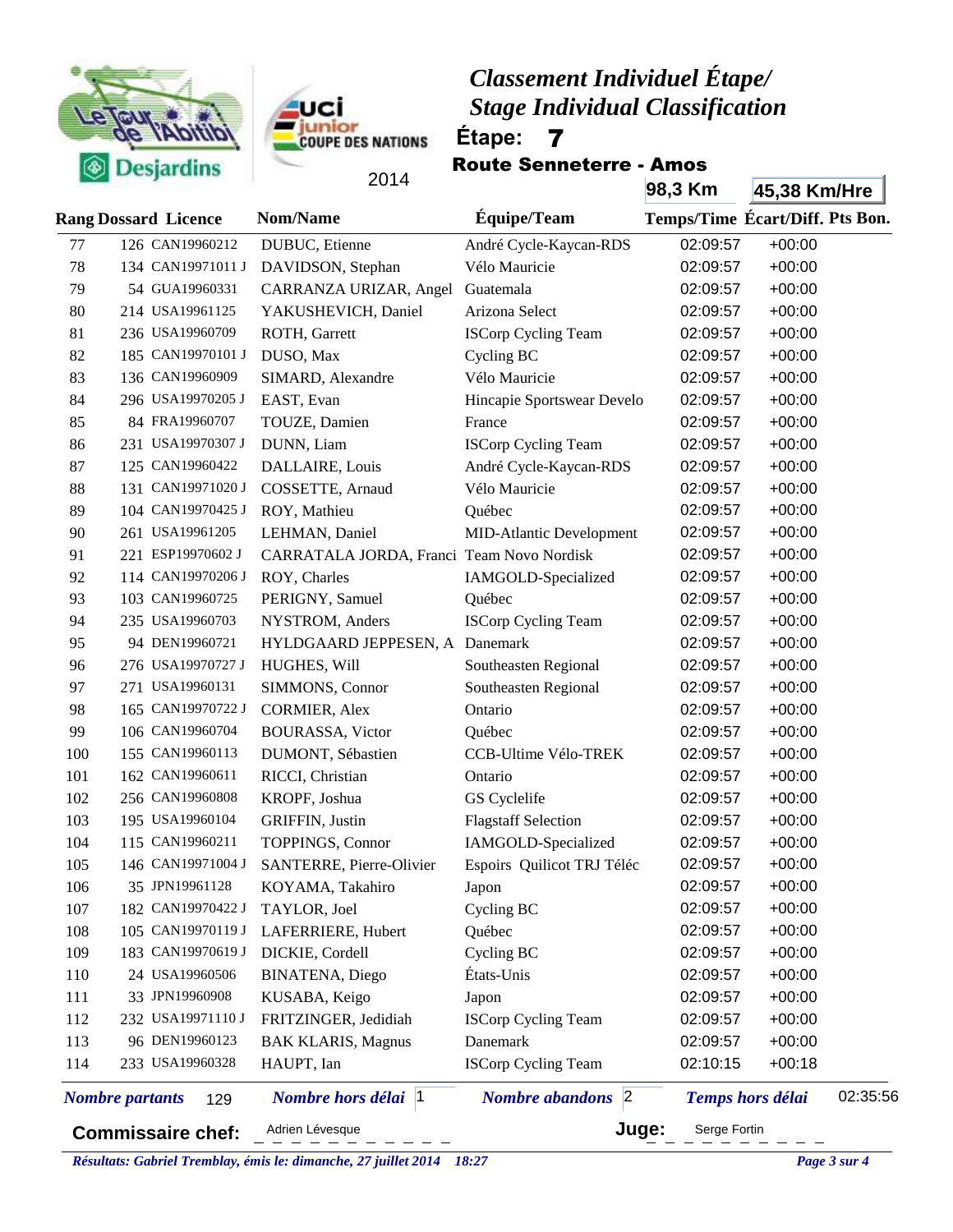



Route Senneterre - Amos

|     | Desjarums                   |                                  |                             |               |                                 |
|-----|-----------------------------|----------------------------------|-----------------------------|---------------|---------------------------------|
|     |                             | 2014                             |                             | 98,3 Km       | 45,38 Km/Hre                    |
|     | <b>Rang Dossard Licence</b> | Nom/Name                         | Équipe/Team                 |               | Temps/Time Ecart/Diff. Pts Bon. |
| 115 | 181 CAN19961108             | PICKELL, Jackson                 | Cycling BC                  | 02:10:33      | $+00:36$                        |
| 116 | 284 USA19960318             | GAINES, Brian                    | Northstar Development       | 02:10:42      | $+00:45$                        |
| 117 | 164 CAN19970917 J           | WHITMAN, Liam                    | Ontario                     | 02:11:28      | $+01:31$                        |
| 118 | 15 CAN19970905 J            | SOUCY, Jean-François             | Canada                      | 02:09:57      | $+00:00$                        |
| 119 | 111 CAN19960626             | <b>BRETON, Antoine</b>           | IAMGOLD-Specialized         | 02:14:45      | $+04:48$                        |
| 120 | 122 CAN19970426 J           | <b>BOUCHARD</b> , Antoine        | André Cycle-Kaycan-RDS      | 02:14:48      | $+04:51$                        |
| 121 | 213 USA19960912             | GRAY, Mitchell                   | Arizona Select              | 02:14:53      | $+04:56$                        |
| 122 | 31 JPN19970122 J            | TOMIO, Daichi                    | Japon                       | 02:14:56      | $+04:59$                        |
| 123 | 215 CAN19970715 J           | VIRTUE, Spencer                  | Arizona Select              | 02:15:10      | $+05:13$                        |
| 124 | 151 CAN19960904             | PÉLOQUIN, Olivier                | <b>CCB-Ultime Vélo-TREK</b> | 02:15:36      | $+05:39$                        |
| 125 | 166 CAN19970812 J           | <b>GRAHAM, Ross</b>              | Ontario                     | 02:16:40      | $+06:43$                        |
| 126 | 153 CAN19960903             | MARANDO, Anthony                 | <b>CCB-Ultime Vélo-TREK</b> | 02:25:30      | $+15:33$                        |
| 127 | 186 CAN19970403 J           | <b>BURTNIK, Mason</b>            | Cycling BC                  | $02:48:39$ HD | $+38:42$                        |
| 128 | 44 COL19970927 J            | GUZMAN MEDINA, Alejandr Colombie |                             | Abandon       |                                 |
| 129 | 152 CAN19970516 J           | GIRARD, Vincent                  | <b>CCB-Ultime Vélo-TREK</b> | Abandon       |                                 |
|     |                             |                                  |                             |               |                                 |

| <b>Nombre partants</b>   | 129 | <i>Nombre hors délai</i>  1                                                                                                                                                                                                   | <b>Nombre abandons</b> 2 | <b>Temps hors délai</b> | 02:35:56                                               |
|--------------------------|-----|-------------------------------------------------------------------------------------------------------------------------------------------------------------------------------------------------------------------------------|--------------------------|-------------------------|--------------------------------------------------------|
| <b>Commissaire chef:</b> |     | Adrien Lévesque                                                                                                                                                                                                               | Juae:                    | Serge Fortin            |                                                        |
|                          |     | $D$ fundament $C$ and all $T$ and $I$ and $I$ and $I$ and $I$ and $I$ and $I$ and $I$ and $I$ and $I$ and $I$ and $I$ and $I$ and $I$ and $I$ and $I$ and $I$ and $I$ and $I$ and $I$ and $I$ and $I$ and $I$ and $I$ and $I$ |                          |                         | $\mathbf{D}_{\text{max}}$ of $\mathbf{A}_{\text{max}}$ |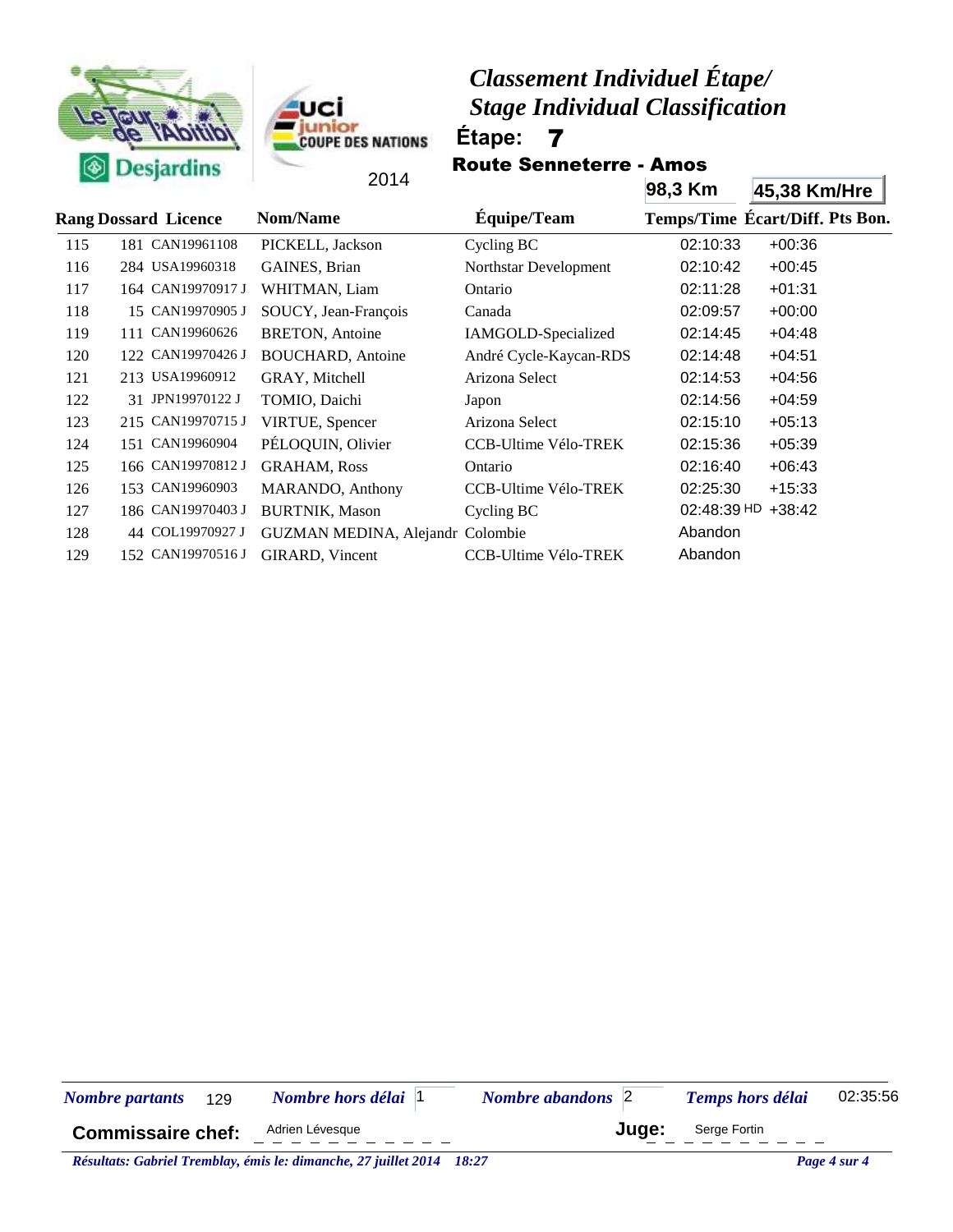



# *Classement Général Sprints/ General Sprints Classification*

|                                | $\heartsuit$ Desjaranns                      | 2017                            |              | <b>Stage 1</b> |             |                | <b>Stage 2</b> |                | St.3 | St.4           |                | <b>Stage 5</b> |            |                  | <b>Stage 6</b> |                |                | <b>Stage 7</b>           |              |              |
|--------------------------------|----------------------------------------------|---------------------------------|--------------|----------------|-------------|----------------|----------------|----------------|------|----------------|----------------|----------------|------------|------------------|----------------|----------------|----------------|--------------------------|--------------|--------------|
| $\boldsymbol{R}\boldsymbol{g}$ | Dos Nom/Name                                 | Équipe/Team                     |              | $1\quad 2$     | Ar          | $1\quad 2$     |                | Ar             | Ar   | Ar             | $\bm{l}$       |                | 2 Ar       | $\boldsymbol{I}$ | $\overline{2}$ | Ar             | $\bm{l}$       | $\overline{2}$           | Ar           | <b>Total</b> |
| $\mathbf{1}$                   | 82 CARPENTIER, Adrien                        | France                          |              |                | $10$        |                |                | 8              |      | 20             |                |                | 20         |                  | $\overline{4}$ | 10             |                |                          | 10           | 82           |
| 2                              | 81 BOUHANNI, Rayane                          | France                          |              |                | 30          |                |                |                | 3    |                | 6              |                |            | $\overline{2}$   | 6              | 24             | 6              |                          | 4            | 81           |
| 3                              | 226 VALOGNES, Quentin                        | Team Novo Nordisk               |              |                |             |                |                | 6              |      |                |                |                | 30         |                  |                | 30             |                |                          |              | 66           |
| 4                              | 92 NORSGAARD JORGENSE Danemark<br>NI Mathian |                                 |              |                |             | 6              | 6              | 30             |      |                | $\overline{2}$ |                |            |                  |                | 20             |                |                          |              | 64           |
| 5                              | 84 TOUZE, Damien                             | France                          |              |                | 12          |                |                | 4              |      | $30\,$         |                |                | 8          | 6                | $\overline{2}$ | $\overline{2}$ |                |                          |              | 64           |
| 6                              | 75 AMINE GALDOUNE, Ahme Maroc                |                                 |              |                |             |                |                |                |      | 16             |                |                | 16         |                  |                |                | 4              |                          | 24           | 60           |
| $\overline{7}$                 | 34 MAGOSAKI, Daiki                           | Japon                           |              |                |             |                |                |                |      |                |                |                |            |                  |                | 16             |                |                          | 30           | 46           |
| 8                              | 43 CANAVERAL VARGAS, Jo Colombie             |                                 |              |                |             |                |                |                |      | 24             |                |                |            |                  |                |                |                |                          | 20           | 44           |
| 9                              | 22 BARTA, William                            | États-Unis                      |              |                |             | $\overline{2}$ | $\overline{2}$ | 24             | 12   |                |                |                |            |                  |                |                |                |                          |              | 40           |
| 10                             | 96 BAK KLARIS, Magnus                        | Danemark                        |              | $\overline{2}$ | 24          |                |                |                | 4    | 8              |                | $\sqrt{2}$     |            |                  |                |                |                |                          |              | 40           |
| 11                             | 32 MATSUMOTO, Yusuke                         | Japon                           |              |                |             |                |                |                |      |                |                |                |            |                  |                | 12             |                |                          | 16           | 28           |
| 12                             | 85 HAVOT, Sébastien                          | France                          |              |                |             | $\overline{4}$ |                | 20             |      |                |                |                |            |                  |                |                |                |                          |              | 24           |
| 13                             | 242 GOGUEN, Peter                            | Race CF                         |              |                |             |                |                |                |      |                |                |                | 24         |                  |                |                |                |                          |              | 24           |
| 14                             | 191 STONE, Clayton                           | <b>Flagstaff Selection</b>      |              |                | 16          |                |                |                |      | $\overline{4}$ |                |                | $\sqrt{2}$ |                  |                |                |                |                          |              | 22           |
| 15                             | 291 LOMBARDO, David                          | Hincapie Sportswear Development |              |                | 8           |                |                | $\overline{2}$ | 2    |                |                |                |            |                  |                |                | $\overline{2}$ | $\overline{\phantom{a}}$ |              | 20           |
| 16                             | 192 DUQUETTE, David                          | <b>Flagstaff Selection</b>      |              |                |             |                | 4              | 16             |      |                |                |                |            |                  |                |                |                |                          |              | 20           |
| 17                             | 86 DANES, Léo                                | France                          |              |                | 20          |                |                |                |      |                |                |                |            |                  |                |                |                |                          |              | 20           |
| 18                             | 93 LARSEN, Niklas                            | <b>Danemark</b>                 | $\mathbf{2}$ |                |             |                |                |                | 5    |                |                |                | 6          |                  |                |                |                | 6                        |              | 19           |
| 19                             | 61 LARA CARBAJAL, Francisc Mexique           |                                 |              |                | 4           |                |                |                |      |                |                |                |            |                  |                |                |                |                          | 12           | 16           |
| 20                             | 21 COSTA, Adrien                             | États-Unis                      |              |                |             |                |                |                | 15   |                |                |                |            |                  |                |                |                |                          |              | 15           |
| 21                             | 23 MOSTOV, Zeke                              | États-Unis                      |              |                |             |                |                |                | 10   |                |                |                |            |                  |                |                |                | $\overline{4}$           |              | 14           |
| 22                             | 25 VINCENT, Austin                           | États-Unis                      |              |                |             |                |                |                |      |                | 4              |                |            |                  |                |                |                |                          | 8            | 12           |
| 23                             | 14 BOERSMA, Willem                           | Canada                          |              |                |             |                |                |                |      |                |                |                | 12         |                  |                |                |                |                          |              | 12           |
| 24                             | 244 VALENCIA, Matthew                        | Race CF                         |              |                |             |                |                |                |      | 12             |                |                |            |                  |                |                |                |                          |              | 12           |
| 25                             | 83 MAITRE, Florian                           | France                          |              |                |             |                |                |                |      |                |                |                | 10         |                  |                |                |                |                          |              | 10           |
| 26                             | 35 KOYAMA, Takahiro                          | Japon                           |              |                |             |                |                | 10             |      |                |                |                |            |                  |                |                |                |                          |              | 10           |
| 27                             | 102 AUCLAIR, Raphael                         | Québec                          |              |                | $\mathbf 2$ |                |                |                |      |                |                |                |            |                  |                | 8              |                |                          |              | 10           |
| 28                             | 101 GERVAIS, Laurent                         | Québec                          |              |                |             |                |                |                |      | 10             |                |                |            |                  |                |                |                |                          |              | 10           |
| 29                             | 94 HYLDGAARD JEPPESEN,                       | Danemark                        |              | 4              |             |                |                |                |      |                |                | 4              |            |                  |                |                |                |                          |              | 8            |
| 30                             | 24 BINATENA, Diego                           | États-Unis                      |              |                |             |                |                |                | 8    |                |                |                |            |                  |                |                |                |                          |              | 8            |
|                                | dimanche, 27 juillet 2014 18:32              |                                 |              |                |             |                |                |                |      |                |                |                |            |                  |                |                |                |                          | Page 1 sur 2 |              |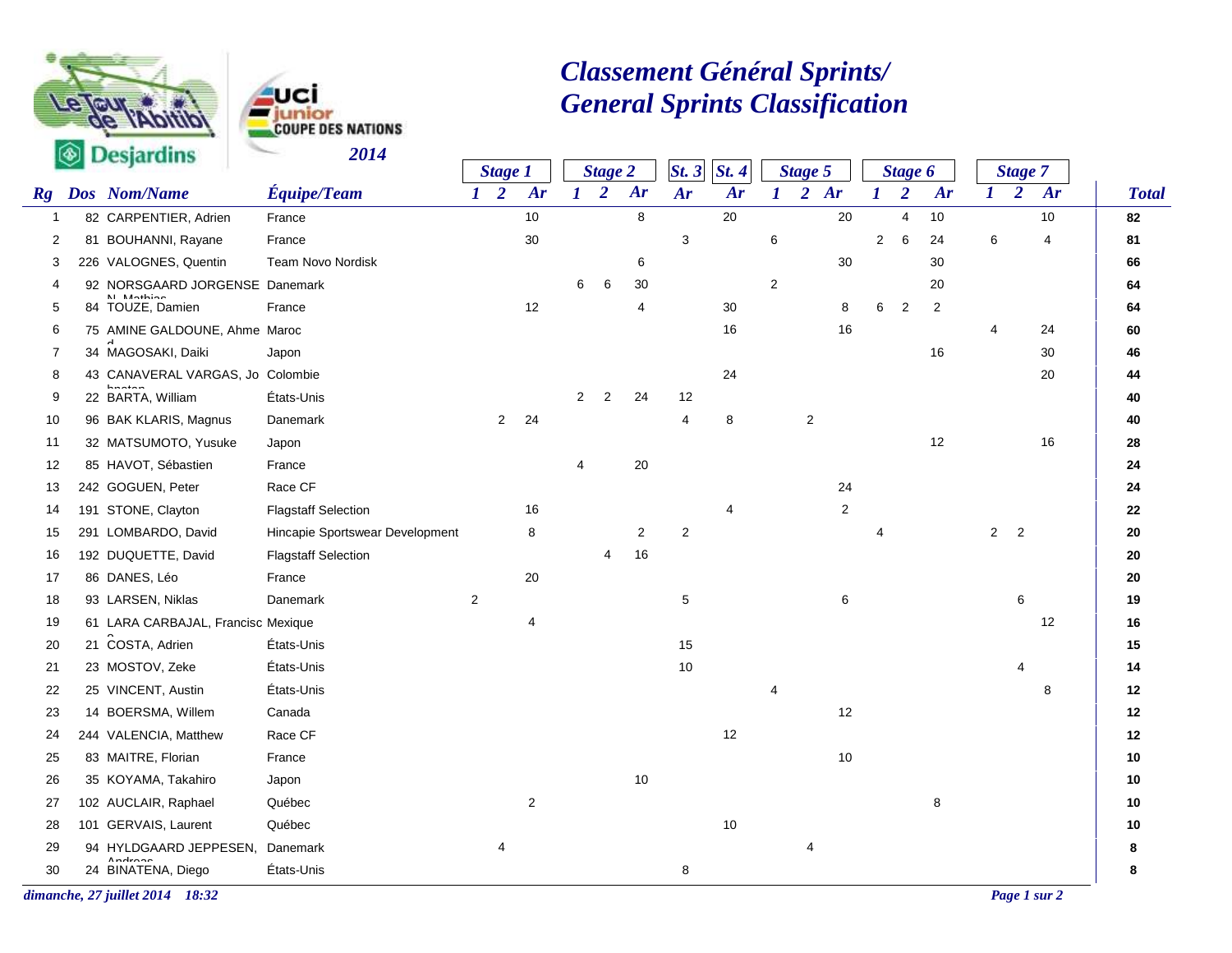



# *Classement Général Sprints/ General Sprints Classification*

|    | <b>Confidence Legislation</b> |                                           | <i>2014</i>                  |   |                |    |                |    |      |      |         |    |                |    |         |    |              |
|----|-------------------------------|-------------------------------------------|------------------------------|---|----------------|----|----------------|----|------|------|---------|----|----------------|----|---------|----|--------------|
|    |                               |                                           |                              |   | <b>Stage 1</b> |    | <b>Stage 2</b> |    | St.3 | St.4 | Stage 5 |    | <b>Stage 6</b> |    | Stage 7 |    |              |
| Rg |                               | Dos Nom/Name                              | <b>Équipe/Team</b>           |   |                | Ar |                | Ar | Ar   | Ar   |         | Ar |                | Ar |         | Ar | <b>Total</b> |
| 31 |                               | 16 GEE, Derek                             | Canada                       |   |                |    |                |    |      |      | 6       |    |                |    |         |    |              |
| 32 |                               | 241 GRANIGAN, Noah                        | Race CF                      |   | 6              |    |                |    |      |      |         |    |                |    |         |    |              |
| 33 |                               | 76 RABIHI, Ilyass                         | Maroc                        | 6 |                |    |                |    |      |      |         |    |                |    |         |    |              |
| 34 |                               | 205 MEADVANCORT, Jonah                    | EL Grupo Junior Select       |   |                | 6  |                |    |      |      |         |    |                |    |         |    |              |
| 35 |                               | 33 KUSABA, Keigo                          | Japon                        |   |                |    |                |    |      | 6    |         |    |                |    |         |    |              |
| 36 |                               | 142 RIVARD, Christophe                    | Espoirs Quilicot TRJ Télécom |   |                |    |                |    |      |      |         |    |                | 6  |         |    |              |
| 37 |                               | 123 CÔTÉ, Antoine                         | André Cycle-Kaycan-RDS       |   |                |    |                |    |      |      |         |    |                |    |         | 6  |              |
| 38 |                               | 91 GREGAARD WILSLY, Jona Danemark         |                              |   |                |    |                |    |      |      |         |    |                |    |         |    |              |
| 39 |                               | 42 GAITAN ALARCON, Juan<br>D <sub>0</sub> | Colombie                     |   |                |    |                |    |      |      |         |    |                | 4  |         |    |              |
| 40 |                               | 71 ZAHIRI, Abderrahim                     | Maroc                        |   |                |    |                |    |      |      |         |    |                |    |         |    |              |
| 41 |                               | 72 CHOKRI, El Mehdi                       | Maroc                        |   |                |    |                |    |      |      |         |    |                |    |         | 2  |              |
|    |                               |                                           |                              |   |                |    |                |    |      |      |         |    |                |    |         |    |              |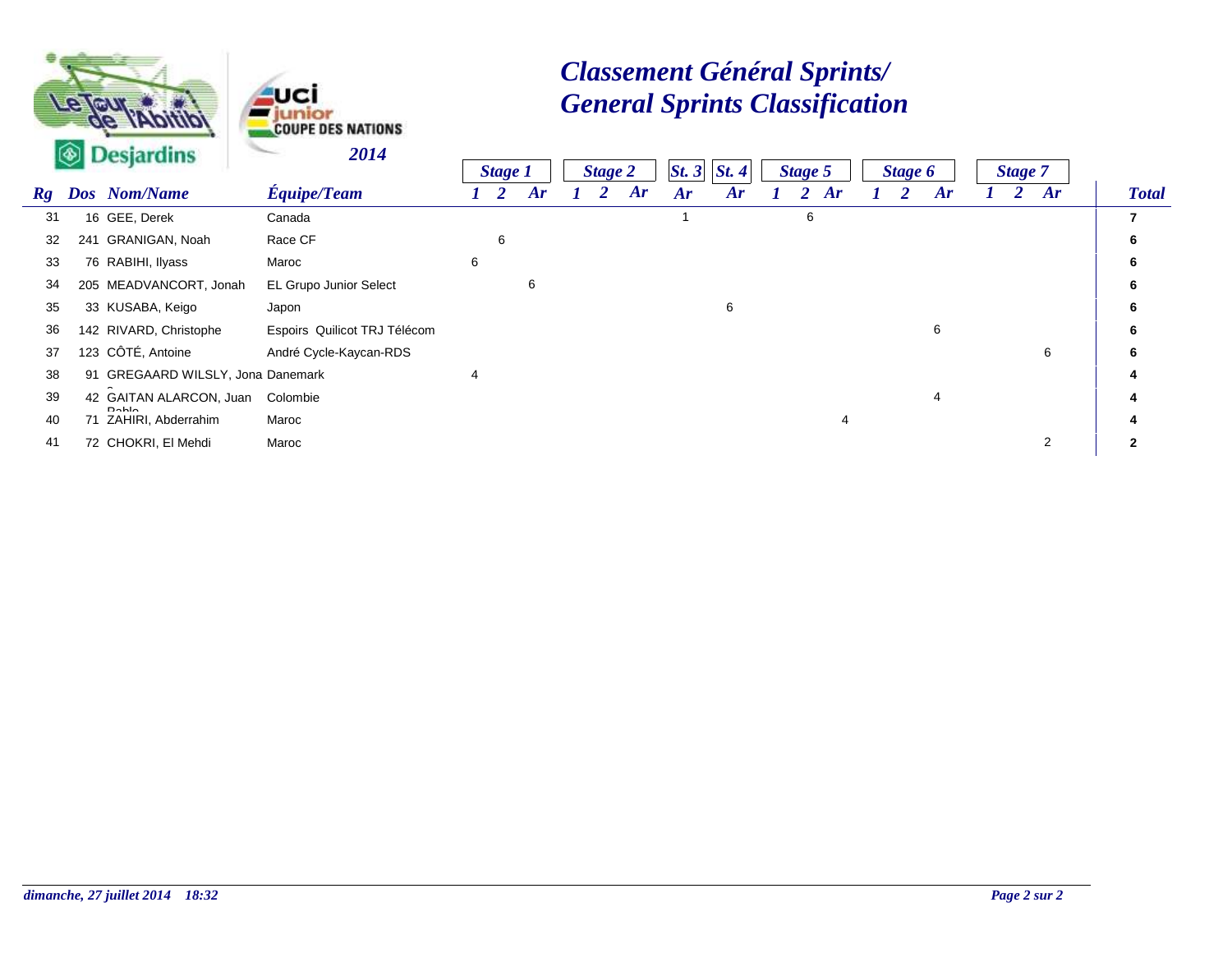



*Classement Général Montagne/ General Hill Classification*

|                   |     | <b>Desjardins</b>                                   | 2014                  |   | Stage 1 |   | St 2 Stage 5 |   | Stage 6 |                | St 7 |                |
|-------------------|-----|-----------------------------------------------------|-----------------------|---|---------|---|--------------|---|---------|----------------|------|----------------|
| Rg                |     | Dos Nom/Name                                        | <b>Equipe/Team</b>    |   | 2       | 3 | 4            | 5 | 6       |                | 8    | <b>Total</b>   |
|                   |     | 71 ZAHIRI, Abderrahim                               | Maroc                 | 3 | 5       | 5 | 5            | 5 | 5       |                |      | 28             |
| 2                 |     | 72 CHOKRI, El Mehdi                                 | Maroc                 | 2 | 3       | 3 | 3            | 2 |         |                |      | 13             |
| 3                 |     | 75 AMINE GALDOUNE, Ahmed Maroc                      |                       |   |         |   | 2            | 3 |         |                | 3    | 8              |
| 4                 |     | 43 CANAVERAL VARGAS, Joh Colombie                   |                       |   |         | 2 |              |   |         | 5              |      | $\overline{7}$ |
| 5                 |     | 73 LAANAYA, El Mahdi                                | Maroc                 |   |         |   |              |   |         |                | 5    | 5              |
| 6                 |     | 102 AUCLAIR, Raphael                                | Québec                | 5 |         |   |              |   |         |                |      | 5              |
|                   |     | 91 GREGAARD WILSLY, Jonas Danemark                  |                       |   |         |   |              |   | 3       |                |      | 3              |
| 8                 |     | 82 CARPENTIER, Adrien                               | France                |   |         |   |              |   |         | 3              |      | 3              |
| 9                 |     | 11 WALSH, Edward                                    | Canada                |   |         |   |              |   | 2       |                |      | $\overline{2}$ |
| 10                | 281 | MCSHANE, lan                                        | Northstar Development |   |         |   |              |   |         | $\overline{2}$ |      | $\overline{2}$ |
| 11                |     | 45 TEJADA CANACUE, Harold                           | Colombie              |   | 2       |   |              |   |         |                |      | $\overline{2}$ |
| $12 \overline{ }$ | 115 | $A$ <sup>14</sup> $\sim$<br><b>TOPPINGS, Connor</b> | IAMGOLD-Specialized   |   |         |   |              |   |         |                | 2    | $\overline{2}$ |
|                   |     |                                                     |                       |   |         |   |              |   |         |                |      |                |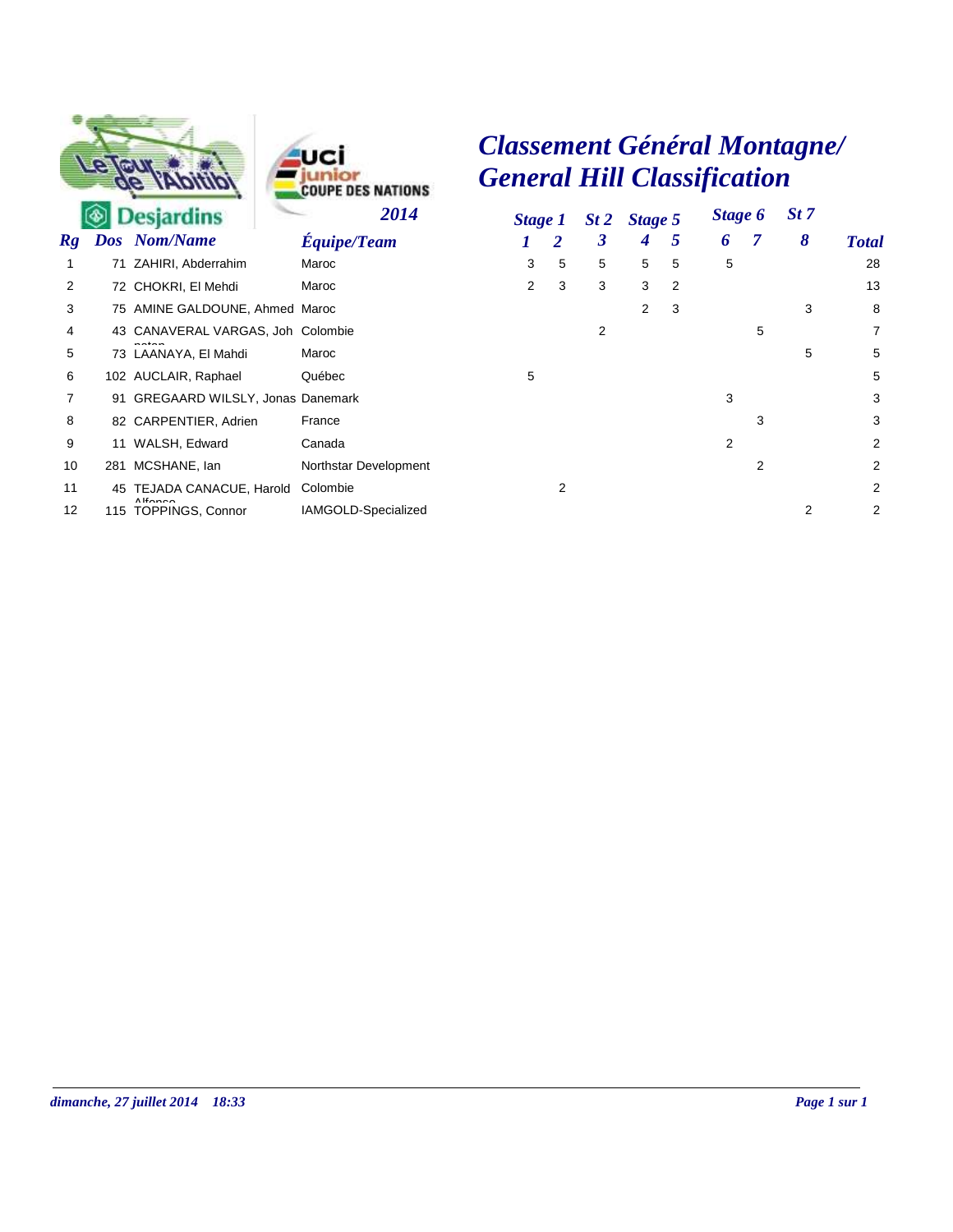|                |                                     | <b>Classement par Equipe/</b> |             |  |
|----------------|-------------------------------------|-------------------------------|-------------|--|
|                | <b>DES NATIONS</b>                  | <b>Team Result</b>            |             |  |
|                | <b>Desjardins</b><br>2014           | Étape/Stage:                  |             |  |
| Rang           | Équipe/Team                         | <b>Temps/Time</b>             | Écart/Diff. |  |
| 1              | Maroc                               | 06:29:51                      | 00:00:00    |  |
| $\overline{2}$ | France                              | 06:29:51                      | 00:00:00    |  |
| 3              | Race CF                             | 06:29:51                      | 00:00:00    |  |
| 4              | Japon                               | 06:29:51                      | 00:00:00    |  |
| 5              | André Cycle-Kaycan-RDS              | 06:29:51                      | 00:00:00    |  |
| 6              | <b>Flagstaff Selection</b>          | 06:29:51                      | 00:00:00    |  |
| 7              | Colombie                            | 06:29:51                      | 00:00:00    |  |
| 8              | Hincapie Sportswear Development     | 06:29:51                      | 00:00:00    |  |
| 9              | États-Unis                          | 06:29:51                      | 00:00:00    |  |
| 10             | Northstar Development               | 06:29:51                      | 00:00:00    |  |
| 11             | Espoirs Quilicot TRJ Télécom        | 06:29:51                      | 00:00:00    |  |
| 12             | EL Grupo Junior Select              | 06:29:51                      | 00:00:00    |  |
| 13             | Canada                              | 06:29:51                      | 00:00:00    |  |
| 14             | Québec                              | 06:29:51                      | 00:00:00    |  |
| 15             | Danemark                            | 06:29:51                      | 00:00:00    |  |
| 16             | MID-Atlantic Development Foundation | 06:29:51                      | 00:00:00    |  |
| 17             | Ontario                             | 06:29:51                      | 00:00:00    |  |
| 18             | GS Cyclelife                        | 06:29:51                      | 00:00:00    |  |
| 19             | Southeasten Regional                | 06:29:51                      | 00:00:00    |  |
| 20             | Cycling BC                          | 06:29:51                      | 00:00:00    |  |
| 21             | Vélo Mauricie                       | 06:29:51                      | 00:00:00    |  |
| 22             | <b>ISCorp Cycling Team</b>          | 06:29:51                      | 00:00:00    |  |
| 23             | IAMGOLD-Specialized                 | 06:34:39                      | 00:04:48    |  |
| 24             | Arizona Select                      | 06:34:47                      | 00:04:56    |  |
| 25             | <b>CCB-Ultime Vélo-TREK</b>         | 06:51:03                      | 00:21:12    |  |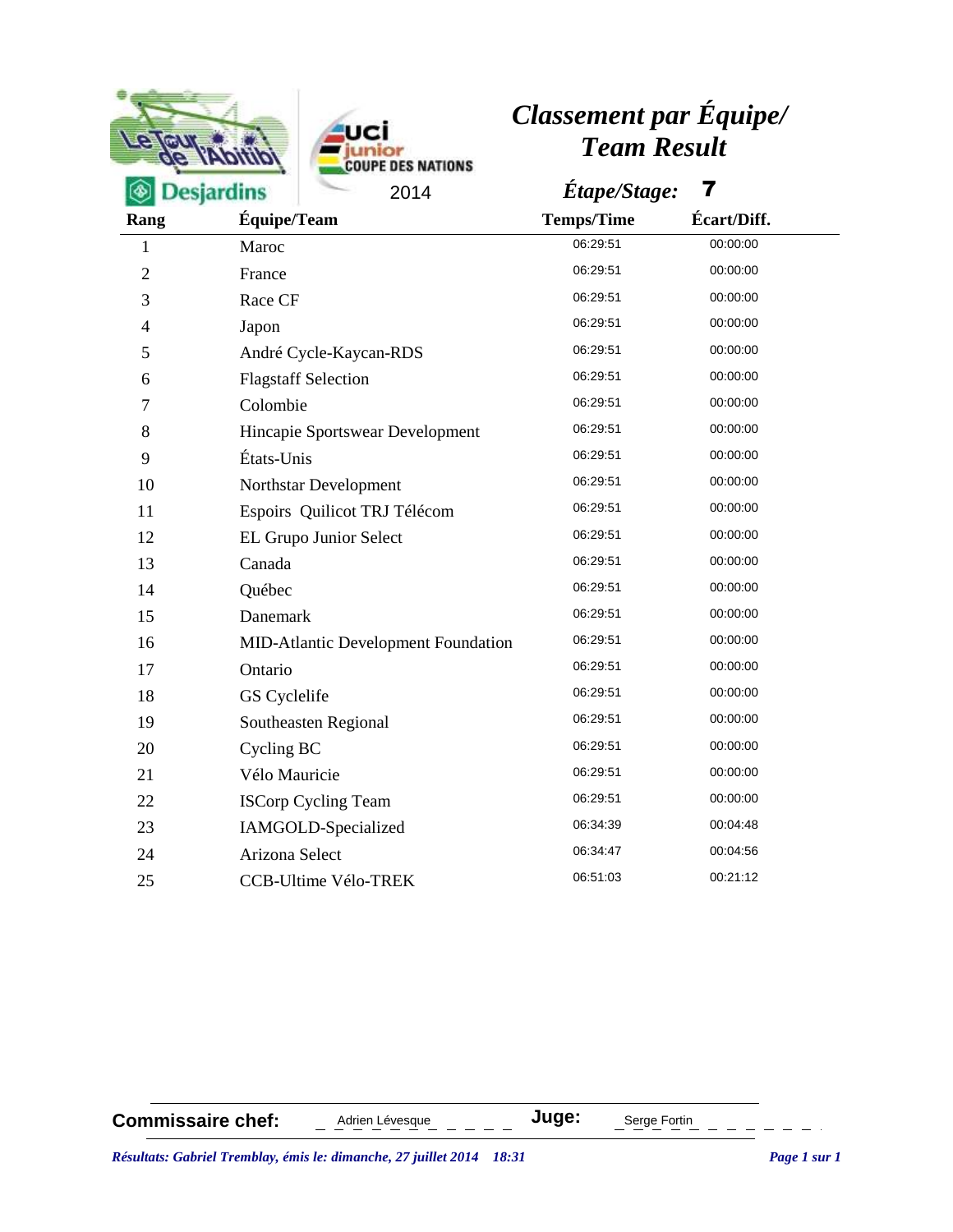



|                |     | <b>Rang Dossard Licence</b> | <b>Nom/Name</b>                  | <b>Equipe/Team</b>              | <b>Temps/Time Ecart/Diff</b> |            |
|----------------|-----|-----------------------------|----------------------------------|---------------------------------|------------------------------|------------|
| 1              |     | 81 FRA19960224              | <b>BOUHANNI</b> , Rayane         | France                          | 13:08:47                     | $---$      |
| $\overline{c}$ |     | 23 USA19960730              | MOSTOV, Zeke                     | États-Unis                      | 13:09:06                     | $+0.00:19$ |
| 3              |     | 92 DEN19970505 J            | NORSGAARD JORGENSEN,             | Danemark                        | 13:09:10                     | $+0.00:23$ |
| 4              |     | 22 USA19960104              | <b>BARTA, William</b>            | États-Unis                      | 13:09:16                     | $+0:00:29$ |
| 5              |     | 93 DEN19970322 J            | LARSEN, Niklas                   | Danemark                        | 13:09:22                     | $+0:00:35$ |
| 6              | 291 | USA19960322                 | LOMBARDO, David                  | Hincapie Sportswear Development | 13:09:27                     | $+0.00:40$ |
| 7              | 21  | <b>USA19970819 J</b>        | COSTA, Adrien                    | États-Unis                      | 13:09:29                     | $+0.00.42$ |
| 8              | 16  | CAN19970803 J               | GEE, Derek                       | Canada                          | 13:09:30                     | $+0.00:43$ |
| 9              |     | 84 FRA19960707              | TOUZE, Damien                    | France                          | 13:09:32                     | $+0:00:45$ |
| 10             |     | 85 FRA19960815              | HAVOT, Sébastien                 | France                          | 13:09:33                     | $+0.00:46$ |
| 11             | 91  | DEN19960730                 | <b>GREGAARD WILSLY, Jonas</b>    | Danemark                        | 13:09:43                     | $+0.00.56$ |
| 12             |     | 94 DEN19960721              | HYLDGAARD JEPPESEN, A            | Danemark                        | 13:09:44                     | $+0.00.57$ |
| 13             | 11  | CAN19961122                 | WALSH, Edward                    | Canada                          | 13:09:45                     | $+0.00.58$ |
| 14             | 241 | USA19960118                 | <b>GRANIGAN, Noah</b>            | Race CF                         | 13:09:48                     | $+0.01:01$ |
| 15             | 281 | USA19970617 J               | MCSHANE, Ian                     | Northstar Development           | 13:09:49                     | $+0.01:02$ |
| 16             |     | 226 FRA19960619             | VALOGNES, Quentin                | <b>Team Novo Nordisk</b>        | 13:09:52                     | $+0.01:05$ |
| 17             | 242 | USA19960813                 | GOGUEN, Peter                    | Race CF                         | 13:09:52                     | $+0.01:05$ |
| 18             |     | 86 FRA19961209              | DANES, Léo                       | France                          | 13:09:54                     | $+0.01:07$ |
| 19             | 45  | COL19970427 J               | TEJADA CANACUE, Harold           | Colombie                        | 13:09:55                     | $+0.01:08$ |
| 20             |     | 34 JPN19960718              | MAGOSAKI, Daiki                  | Japon                           | 13:09:57                     | $+0.01:10$ |
| 21             | 25  | USA19960913                 | <b>VINCENT, Austin</b>           | États-Unis                      | 13:09:58                     | $+0.01:11$ |
| 22             | 83  | FRA19960903                 | MAITRE, Florian                  | France                          | 13:10:00                     | $+0.01:13$ |
| 23             | 95  | DEN19960227                 | SCHULTZ, Jesper                  | Danemark                        | 13:10:10                     | $+0.01:23$ |
| 24             | 296 | USA19970205 J               | EAST, Evan                       | Hincapie Sportswear Development | 13:10:17                     | $+0.01:30$ |
| 25             | 13  | CAN19960319                 | D'ANJOU, Jean-Simon              | Canada                          | 13:10:18                     | $+0.01:31$ |
| 26             | 203 | USA19960115                 | EDDIS-FINBOW, Lance              | EL Grupo Junior Select          | 13:10:19                     | $+0.01:32$ |
| 27             | 41  | COL19970915 J               | CARDONA HURTADO, Davi            | Colombie                        | 13:10:20                     | $+0.01:33$ |
| 28             |     | 32 JPN19960210              | MATSUMOTO, Yusuke                | Japon                           | 13:10:23                     | $+0.01:36$ |
| 29             | 191 | USA19970806 J               | STONE, Clayton                   | <b>Flagstaff Selection</b>      | 13:10:24                     | $+0.01:37$ |
| 30             |     | 193 USA19961031             | DUNCAN, Ben                      | <b>Flagstaff Selection</b>      | 13:10:27                     | $+0.01:40$ |
| 31             | 42  | COL19960212                 | GAITAN ALARCON, Juan Pa Colombie |                                 | 13:10:27                     | +0:01:40   |
| 32             |     | 14 CAN19970112 J            | BOERSMA, Willem                  | Canada                          | 13:10:28                     | $+0.01:41$ |
| 33             | 61  | MEX19960611                 | LARA CARBAJAL, Francisco Mexique |                                 | 13:10:30                     | $+0.01:43$ |
| 34             | 126 | CAN19960212                 | DUBUC, Etienne                   | André Cycle-Kaycan-RDS          | 13:10:30                     | $+0.01:43$ |
| 35             |     | 205 USA19961003             | MEADVANCORT, Jonah               | EL Grupo Junior Select          | 13:10:34                     | $+0.01:47$ |
| 36             | 71  | MAR19960101                 | ZAHIRI, Abderrahim               | Maroc                           | 13:10:34                     | $+0.01:47$ |
| 37             |     | 293 USA19960430             | CHANCE, Maxx                     | Hincapie Sportswear Development | 13:10:38                     | $+0:01:51$ |
| 38             |     | 184 CAN19960225             | STOTHARD, Trevor                 | Cycling BC                      | 13:10:41                     | $+0.01:54$ |
| 39             |     | 72 MAR19970123 J            | CHOKRI, El Mehdi                 | Maroc                           | 13:10:41                     | $+0.01:54$ |
| 40             |     | 82 FRA19960318              | <b>CARPENTIER, Adrien</b>        | France                          | 13:10:41                     | $+0.01:54$ |
| 41             |     | 74 MAR19971201 J            | EL KOURAJI, Mohcine              | Maroc                           | 13:10:52                     | $+0.02:05$ |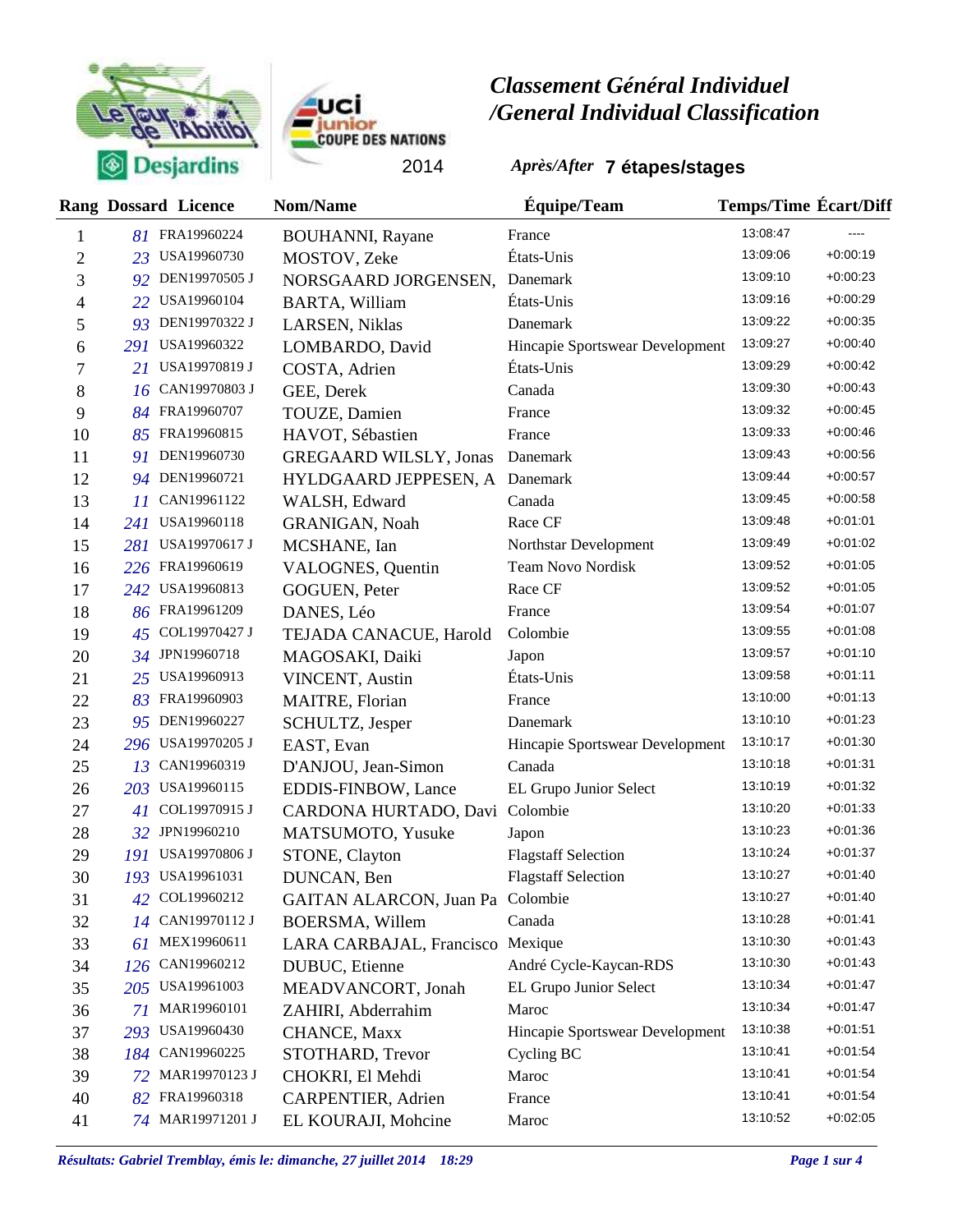



|    |            | <b>Rang Dossard Licence</b> | Nom/Name                            | Équipe/Team                           | <b>Temps/Time Ecart/Diff</b> |            |
|----|------------|-----------------------------|-------------------------------------|---------------------------------------|------------------------------|------------|
| 42 |            | 272 USA19961113             | LYDICK, Fletcher                    | Southeasten Regional                  | 13:10:56                     | $+0.02:09$ |
| 43 |            | 24 USA19960506              | <b>BINATENA</b> , Diego             | États-Unis                            | 13:11:00                     | $+0.02:13$ |
| 44 |            | 192 USA19960809             | DUQUETTE, David                     | <b>Flagstaff Selection</b>            | 13:11:03                     | $+0.02:16$ |
| 45 | 35         | JPN19961128                 | KOYAMA, Takahiro                    | Japon                                 | 13:11:08                     | $+0.02:21$ |
| 46 | 75         | MAR19960531                 | AMINE GALDOUNE, Ahmed               | Maroc                                 | 13:11:13                     | $+0.02:26$ |
| 47 | 155        | CAN19960113                 | DUMONT, Sébastien                   | CCB-Ultime Vélo-TREK                  | 13:11:22                     | $+0.02:35$ |
| 48 | 33         | JPN19960908                 | KUSABA, Keigo                       | Japon                                 | 13:11:26                     | $+0.02:39$ |
| 49 | 142        | CAN19960823                 | RIVARD, Christophe                  | Espoirs Quilicot TRJ Télécom          | 13:11:39                     | $+0.02:52$ |
| 50 |            | 275 USA19970720 J           | HANKES, Riley                       | Southeasten Regional                  | 13:11:43                     | $+0.02:56$ |
| 51 | 51.        | GUA19960710                 | SERECH CHAN, Oscar Emilio Guatemala |                                       | 13:11:43                     | $+0.02:56$ |
| 52 |            | 144 CAN19960821             | LESSARD, Alex                       | Espoirs Quilicot TRJ Télécom          | 13:11:48                     | $+0.03.01$ |
| 53 |            | 181 CAN19961108             | PICKELL, Jackson                    | Cycling BC                            | 13:11:54                     | $+0.03:07$ |
| 54 |            | 295 USA19970328 J           | HALEY, Gavin                        | Hincapie Sportswear Development       | 13:11:55                     | $+0.03.08$ |
| 55 |            | 202 USA19961031             | DUNCAN, Keenan                      | EL Grupo Junior Select                | 13:11:57                     | $+0.03:10$ |
| 56 | 73         | MAR19960513                 | LAANAYA, El Mahdi                   | Maroc                                 | 13:12:05                     | $+0.03:18$ |
| 57 | 143        | CAN19960529                 | ROUSSEL, Guillaume                  | Espoirs Quilicot TRJ Télécom          | 13:12:05                     | $+0.03:18$ |
| 58 |            | 292 USA19960627             | RAINVILLE, Richard                  | Hincapie Sportswear Development       | 13:12:17                     | $+0.03.30$ |
| 59 | 102        | CAN19970302 J               | AUCLAIR, Raphael                    | Québec                                | 13:12:44                     | $+0.03.57$ |
| 60 |            | 196 USA19970603 J           | LUCAS, Tommy                        | <b>Flagstaff Selection</b>            | 13:12:54                     | $+0.04:07$ |
| 61 |            | 195 USA19960104             | <b>GRIFFIN, Justin</b>              | <b>Flagstaff Selection</b>            | 13:13:02                     | $+0.04:15$ |
| 62 |            | 96 DEN19960123              | <b>BAK KLARIS, Magnus</b>           | Danemark                              | 13:13:15                     | $+0.04:28$ |
| 63 |            | 26 USA19970712 J            | HOOVER, Gavin                       | États-Unis                            | 13:13:25                     | $+0.04.38$ |
| 64 |            | 54 GUA19960331              | CARRANZA URIZAR, Angel              | Guatemala                             | 13:13:33                     | $+0.04:46$ |
| 65 | 161        | CAN19970814 J               | MASON, Cameron                      | Ontario                               | 13:13:38                     | $+0.04:51$ |
| 66 |            | 194 USA19960620             | SANTA CRUZ, Christian               | <b>Flagstaff Selection</b>            | 13:13:43                     | $+0.04.56$ |
| 67 | 101        | CAN19971103 J               | GERVAIS, Laurent                    | Québec                                | 13:13:59                     | $+0.05:12$ |
| 68 | 14 I       | CAN19960825                 | DÉSILETS-JACOB, Jérémie             | Espoirs Quilicot TRJ Télécom          | 13:14:02                     | $+0.05:15$ |
| 69 | 114        | CAN19970206 J               | ROY, Charles                        | IAMGOLD-Specialized                   | 13:14:03                     | $+0.05:16$ |
| 70 | 43         | COL19961102                 | CANAVERAL VARGAS, Joh               | Colombie                              | 13:14:11                     | $+0.05:24$ |
| 71 |            | 162 CAN19960611             | RICCI, Christian                    | Ontario                               | 13:14:17                     | $+0.05.30$ |
| 72 |            | 123 CAN19970430 J           | COTE, Antoine                       | André Cycle-Kaycan-RDS                | 13:15:07                     | $+0.06:20$ |
| 73 |            | 266 USA19960517             | COTE, Derek                         | <b>MID-Atlantic Development Found</b> | 13:15:11                     | $+0.06:24$ |
| 74 |            | 235 USA19960703             | NYSTROM, Anders                     | <b>ISCorp Cycling Team</b>            | 13:16:05                     | $+0.07:18$ |
| 75 | <i>121</i> | CAN19960714                 | <b>BARRIAULT, Nicolas</b>           | André Cycle-Kaycan-RDS                | 13:16:17                     | $+0.07:30$ |
| 76 | 282        | USA19970216 J               | PORTER, Alec                        | Northstar Development                 | 13:16:17                     | $+0.07:30$ |
| 77 | 115        | CAN19960211                 | <b>TOPPINGS, Connor</b>             | IAMGOLD-Specialized                   | 13:16:44                     | $+0.07:57$ |
| 78 |            | 76 MAR19960411              | RABIHI, Ilyass                      | Maroc                                 | 13:17:01                     | $+0.08:14$ |
| 79 | 106        | CAN19960704                 | <b>BOURASSA, Victor</b>             | Québec                                | 13:17:25                     | $+0.08.38$ |
| 80 |            | 244 USA19960309             | VALENCIA, Matthew                   | Race CF                               | 13:17:31                     | $+0.08:44$ |
| 81 |            | 65 MEX19960509              | CUERVO MONTEMAYOR,                  | Mexique                               | 13:17:42                     | $+0.08.55$ |
| 82 |            | 124 CAN19970430 J           | CÔTÉ, Charles                       | André Cycle-Kaycan-RDS                | 13:17:54                     | $+0.09.07$ |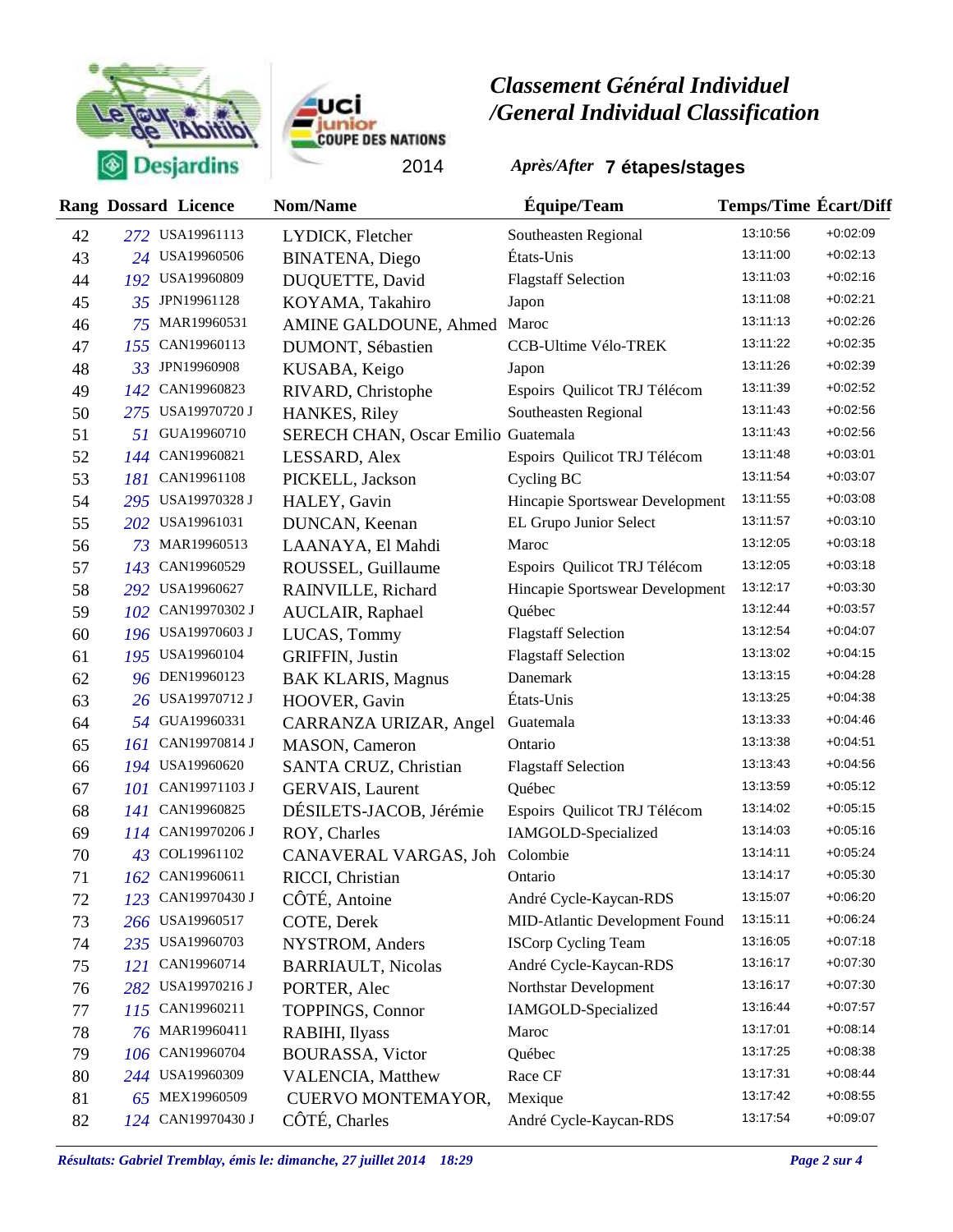



|     | <b>Rang Dossard Licence</b>        | <b>Nom/Name</b>                           | Équipe/Team                    | <b>Temps/Time Ecart/Diff</b> |            |
|-----|------------------------------------|-------------------------------------------|--------------------------------|------------------------------|------------|
| 83  | 15 CAN19970905 J                   | SOUCY, Jean-François                      | Canada                         | 13:18:29                     | $+0.09:42$ |
| 84  | 103 CAN19960725                    | PERIGNY, Samuel                           | Québec                         | 13:18:48                     | $+0:10:01$ |
| 85  | CAN19970722 J<br>165               | <b>CORMIER, Alex</b>                      | Ontario                        | 13:19:35                     | $+0.10.48$ |
| 86  | JPN19970202 J<br>36                | MIZUTANI, Kakeru                          | Japon                          | 13:20:04                     | $+0:11:17$ |
| 87  | 233 USA19960328                    | HAUPT, Ian                                | <b>ISCorp Cycling Team</b>     | 13:20:58                     | $+0:12:11$ |
| 88  | ESP19970602 J<br>221               | CARRATALA JORDA, Franci Team Novo Nordisk |                                | 13:21:37                     | $+0:12:50$ |
| 89  | USA19960718<br>245                 | <b>OWENS</b> , Matthew                    | Race CF                        | 13:21:54                     | $+0.13:07$ |
| 90  | 246 USA19970418 J                  | WILLSEY, Cooper                           | Race CF                        | 13:24:17                     | $+0:15:30$ |
| 91  | CAN19970422 J<br>182               | TAYLOR, Joel                              | Cycling BC                     | 13:24:19                     | $+0.15.32$ |
| 92  | 285 USA19960318                    | GAINES, Michael                           | Northstar Development          | 13:25:13                     | $+0.16.26$ |
| 93  | CAN19970119 J<br>105               | LAFERRIERE, Hubert                        | Québec                         | 13:25:41                     | $+0.16.54$ |
| 94  | 264 USA19970106 J                  | LYONS, Zach                               | MID-Atlantic Development Found | 13:27:06                     | $+0:18:19$ |
| 95  | 286 USA19960427                    | FUROIS, Ethan                             | Northstar Development          | 13:27:13                     | $+0.18.26$ |
| 96  | 125 CAN19960422                    | DALLAIRE, Louis                           | André Cycle-Kaycan-RDS         | 13:27:21                     | $+0.18.34$ |
| 97  | USA19971020 J<br>283               | REVARD, Thomas                            | Northstar Development          | 13:28:50                     | $+0.20:03$ |
| 98  | CAN19971020 J<br>131 <sup>-1</sup> | COSSETTE, Arnaud                          | Vélo Mauricie                  | 13:28:55                     | $+0.20.08$ |
| 99  | USA19961009<br>212                 | BOYDSTUN, Bryan                           | Arizona Select                 | 13:29:19                     | $+0.20.32$ |
| 100 | CAN19960705<br>163                 | O'DONNELL, Trevor                         | Ontario                        | 13:30:22                     | $+0.21:35$ |
| 101 | 104 CAN19970425 J                  | ROY, Mathieu                              | Québec                         | 13:30:49                     | $+0.22:02$ |
| 102 | 256 CAN19960808                    | KROPF, Joshua                             | GS Cyclelife                   | 13:30:57                     | $+0.22:10$ |
| 103 | 185 CAN19970101 J                  | DUSO, Max                                 | Cycling BC                     | 13:32:59                     | $+0.24:12$ |
| 104 | 261 USA19961205                    | LEHMAN, Daniel                            | MID-Atlantic Development Found | 13:33:23                     | $+0.24.36$ |
| 105 | 236 USA19960709                    | ROTH, Garrett                             | <b>ISCorp Cycling Team</b>     | 13:34:06                     | $+0.25:19$ |
| 106 | 253 USA19960613                    | KOZLOWSKI, Teddy                          | GS Cyclelife                   | 13:35:04                     | $+0.26:17$ |
| 107 | 134 CAN19971011 J                  | DAVIDSON, Stephan                         | Vélo Mauricie                  | 13:35:22                     | $+0.26.35$ |
| 108 | USA19960131<br>271                 | SIMMONS, Connor                           | Southeasten Regional           | 13:36:30                     | $+0.27:43$ |
| 109 | 252 USA19970826 J                  | <b>BROWNE, Tanner</b>                     | GS Cyclelife                   | 13:41:25                     | $+0.32.38$ |
| 110 | USA19970307 J<br>231               | DUNN, Liam                                | <b>ISCorp Cycling Team</b>     | 13:41:42                     | $+0.32:55$ |
| 111 | 146 CAN19971004 J                  | SANTERRE, Pierre-Olivier                  | Espoirs Quilicot TRJ Télécom   | 13:43:12                     | $+0.34.25$ |
| 112 | 136 CAN19960909                    | SIMARD, Alexandre                         | Vélo Mauricie                  | 13:45:12                     | $+0.36:25$ |
| 113 | 166 CAN19970812 J                  | <b>GRAHAM, Ross</b>                       | Ontario                        | 13:48:01                     | $+0.39:14$ |
| 114 | 153 CAN19960903                    | <b>MARANDO</b> , Anthony                  | CCB-Ultime Vélo-TREK           | 13:50:05                     | $+0:41:18$ |
| 115 | 215 CAN19970715 J                  | <b>VIRTUE, Spencer</b>                    | Arizona Select                 | 13:51:47                     | $+0.43:00$ |
| 116 | 31 JPN19970122 J                   | TOMIO, Daichi                             | Japon                          | 13:54:18                     | $+0:45:31$ |
| 117 | 213 USA19960912                    | GRAY, Mitchell                            | Arizona Select                 | 13:55:12                     | $+0.46.25$ |
| 118 | 276 USA19970727 J                  | HUGHES, Will                              | Southeasten Regional           | 13:56:36                     | $+0.47.49$ |
| 119 | 164 CAN19970917 J                  | WHITMAN, Liam                             | Ontario                        | 13:58:26                     | $+0.49.39$ |
| 120 | 111 CAN19960626                    | <b>BRETON, Antoine</b>                    | IAMGOLD-Specialized            | 14:00:19                     | $+0.51.32$ |
| 121 | 183 CAN19970619 J                  | DICKIE, Cordell                           | Cycling BC                     | 14:02:00                     | $+0.53.13$ |
| 122 | CAN19970426 J<br>122               | <b>BOUCHARD</b> , Antoine                 | André Cycle-Kaycan-RDS         | 14:04:16                     | $+0.55:29$ |
| 123 | 214 USA19961125                    | YAKUSHEVICH, Daniel                       | Arizona Select                 | 14:04:28                     | $+0.55:41$ |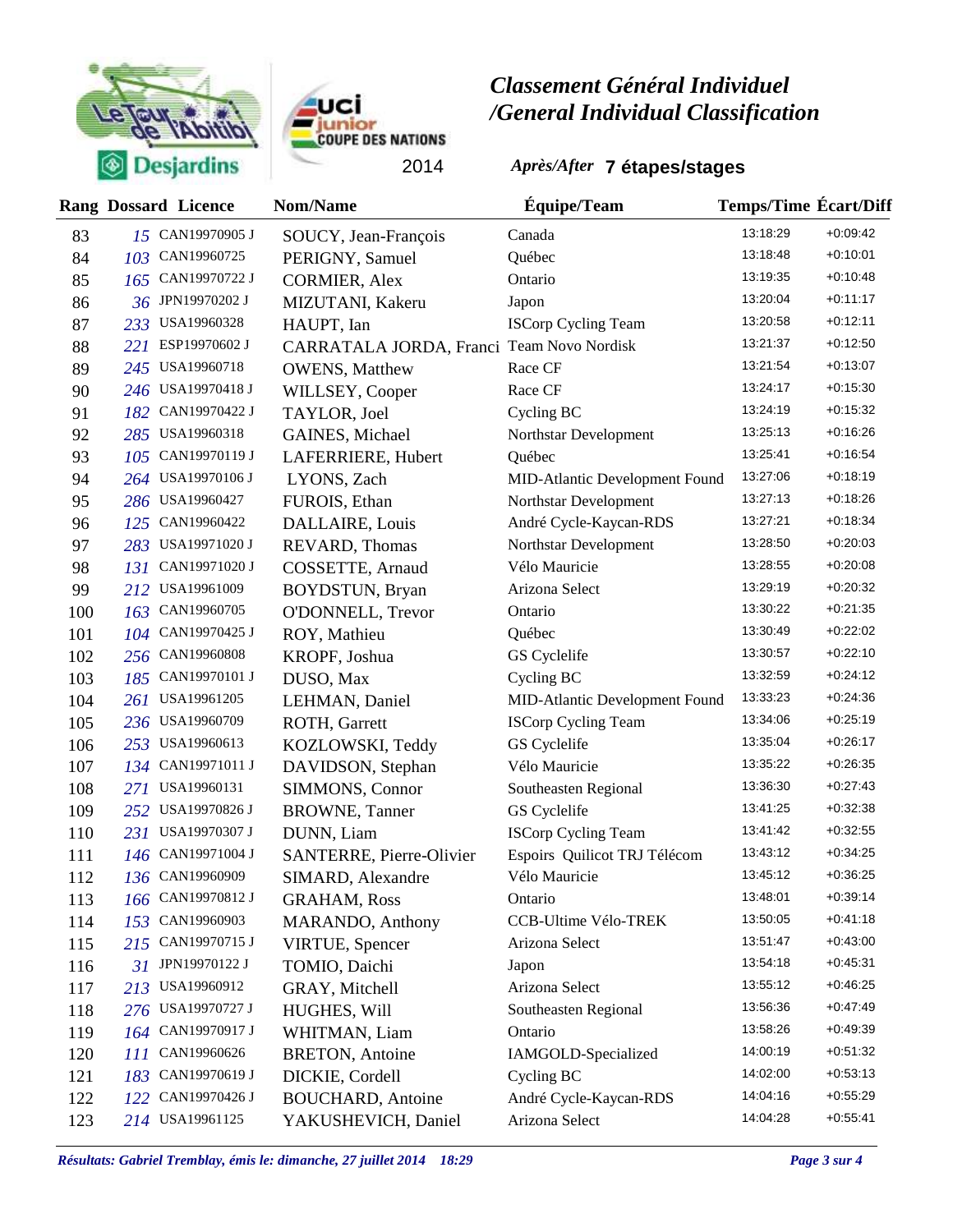



|     | <b>Rang Dossard Licence</b> | Nom/Name             | <b>Équipe/Team</b>         | <b>Temps/Time Écart/Diff</b> |
|-----|-----------------------------|----------------------|----------------------------|------------------------------|
| 124 | 232 USA19971110 J           | FRITZINGER, Jedidiah | <b>ISCorp Cycling Team</b> | 14:07:39<br>$+0.58.52$       |
| 125 | 151 CAN19960904             | PÉLOQUIN, Olivier    | CCB-Ultime Vélo-TREK       | $+1:01:04$<br>14:09:51       |
| 126 | 284 USA19960318             | GAINES, Brian        | Northstar Development      | 14:42:12<br>$+1:33:25$       |